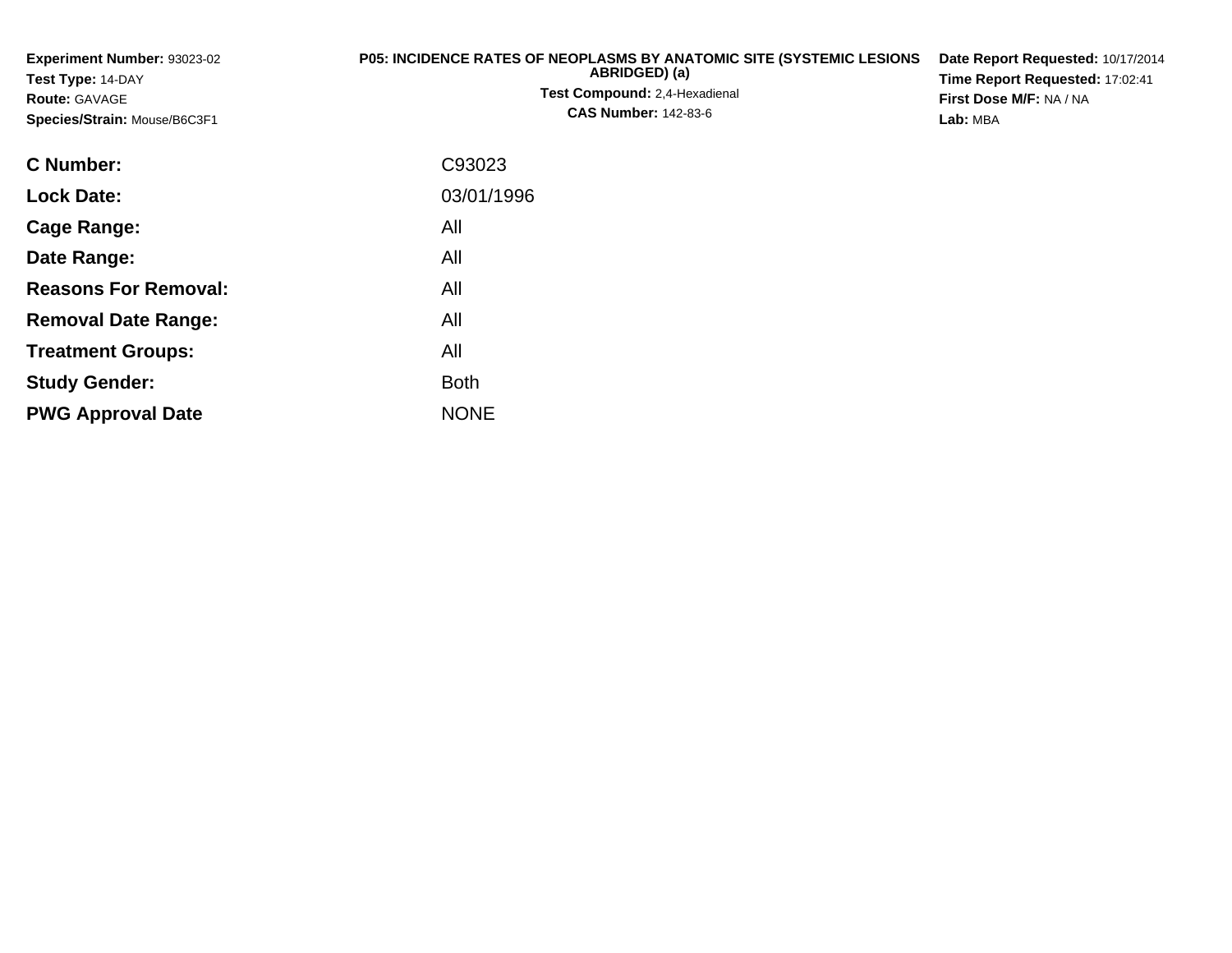| Experiment Number: 93023-02<br>Test Type: 14-DAY                                         |                     | P05: INCIDENCE RATES OF NEOPLASMS BY ANATOMIC SITE (SYSTEMIC LESIONS<br>ABRIDGED) (a) | Date Report Requested: 10/17/2014<br>Time Report Requested: 17:02:41 |                      |                      |             |
|------------------------------------------------------------------------------------------|---------------------|---------------------------------------------------------------------------------------|----------------------------------------------------------------------|----------------------|----------------------|-------------|
| Route: GAVAGE                                                                            |                     | Test Compound: 2,4-Hexadienal                                                         | First Dose M/F: NA / NA                                              |                      |                      |             |
| Species/Strain: Mouse/B6C3F1                                                             |                     | <b>CAS Number: 142-83-6</b>                                                           |                                                                      | Lab: MBA             |                      |             |
| <b>B6C3F1 Mouse MALE</b>                                                                 | <b>MG/KG</b><br>0.0 | <b>MG/KG</b><br>3.0 <sub>1</sub>                                                      | <b>MG/KG</b><br>9.0                                                  | <b>MG/KG</b><br>27.0 | <b>MG/KG</b><br>80.0 | 240.0 MG/KG |
| <b>Disposition Summary</b>                                                               |                     |                                                                                       |                                                                      |                      |                      |             |
| <b>Animals Initially In Study</b><br><b>Early Deaths</b><br><b>Natural Death</b>         | 5                   | $5\phantom{.0}$                                                                       | ${\bf 5}$                                                            | 5                    | 5                    | 5<br>1      |
| <b>Survivors</b><br><b>Terminal Sacrifice</b><br><b>Animals Examined Microscopically</b> | 5<br>$5\phantom{1}$ | 5                                                                                     | 5                                                                    | 5<br>5               | 5<br>5               | 5           |
| <b>ALIMENTARY SYSTEM</b>                                                                 |                     |                                                                                       |                                                                      |                      |                      |             |
| Liver<br>Stomach, Forestomach                                                            | (5)<br>(5)          | (0)<br>(0)                                                                            | (0)<br>(0)                                                           | (0)<br>(5)           | (5)<br>(5)           | (5)<br>(5)  |
| CARDIOVASCULAR SYSTEM<br>None                                                            |                     |                                                                                       |                                                                      |                      |                      |             |
| <b>ENDOCRINE SYSTEM</b><br>None                                                          |                     |                                                                                       |                                                                      |                      |                      |             |
| <b>GENERAL BODY SYSTEM</b><br>None                                                       |                     |                                                                                       |                                                                      |                      |                      |             |
| <b>GENITAL SYSTEM</b><br>None                                                            |                     |                                                                                       |                                                                      |                      |                      |             |
| <b>HEMATOPOIETIC SYSTEM</b><br>Spleen                                                    | (0)                 | (0)                                                                                   | (0)                                                                  | (0)                  | (0)                  | (2)         |
| <b>INTEGUMENTARY SYSTEM</b><br>None                                                      |                     |                                                                                       |                                                                      |                      |                      |             |
| MUSCULOSKELETAL SYSTEM                                                                   |                     |                                                                                       |                                                                      |                      |                      |             |

None

a - Number of animals examined microscopically at site and number of animals with lesion

b - Primary tumors: all tumors except metastatic tumors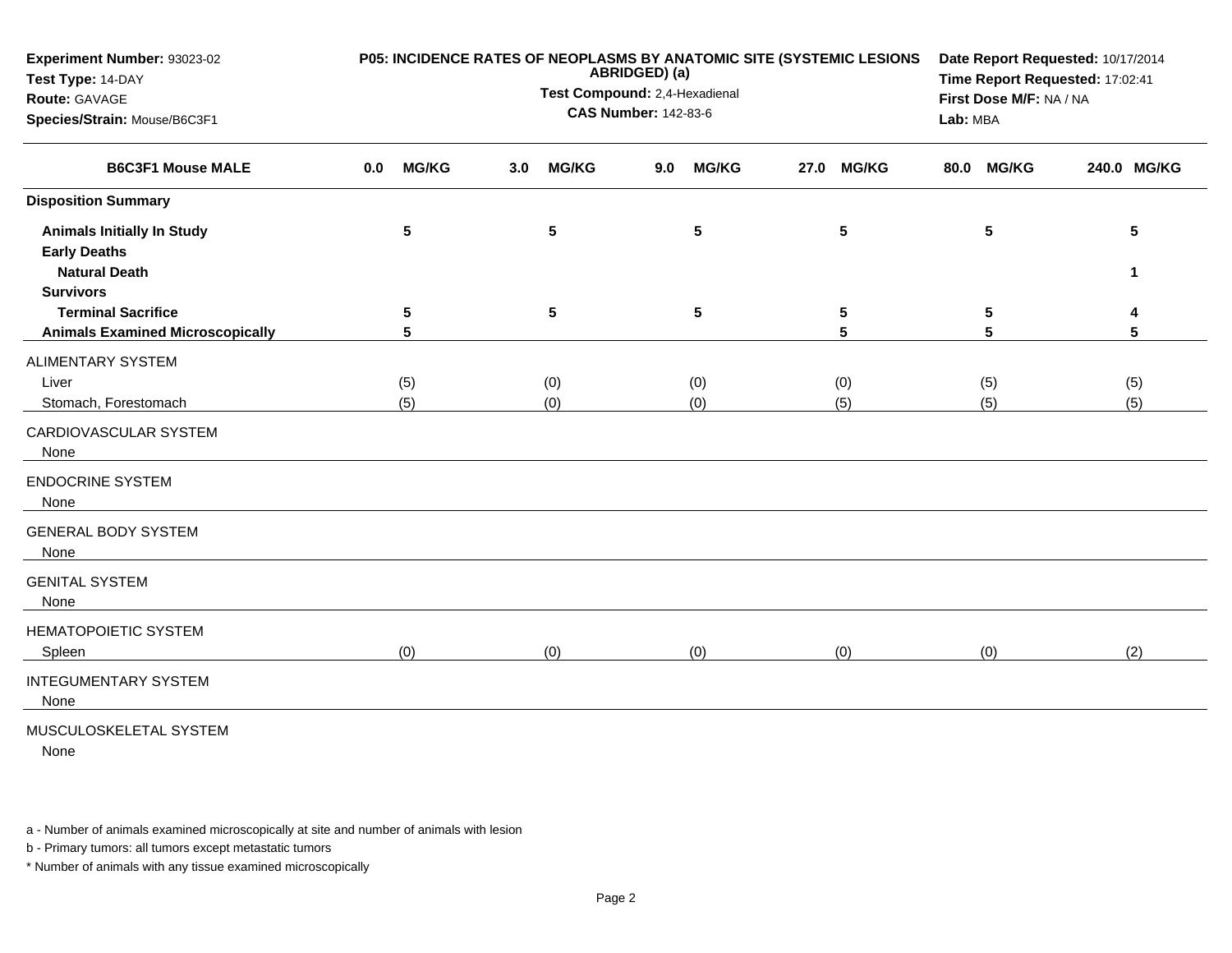| Experiment Number: 93023-02<br>Test Type: 14-DAY<br><b>Route: GAVAGE</b> | P05: INCIDENCE RATES OF NEOPLASMS BY ANATOMIC SITE (SYSTEMIC LESIONS<br>ABRIDGED) (a)<br>Test Compound: 2,4-Hexadienal<br><b>CAS Number: 142-83-6</b> |                     |                     |                      |                      |             |
|--------------------------------------------------------------------------|-------------------------------------------------------------------------------------------------------------------------------------------------------|---------------------|---------------------|----------------------|----------------------|-------------|
| Species/Strain: Mouse/B6C3F1                                             |                                                                                                                                                       |                     |                     |                      | Lab: MBA             |             |
| <b>B6C3F1 Mouse MALE</b>                                                 | <b>MG/KG</b><br>0.0                                                                                                                                   | <b>MG/KG</b><br>3.0 | <b>MG/KG</b><br>9.0 | <b>MG/KG</b><br>27.0 | <b>MG/KG</b><br>80.0 | 240.0 MG/KG |
| NERVOUS SYSTEM<br>None                                                   |                                                                                                                                                       |                     |                     |                      |                      |             |
| <b>RESPIRATORY SYSTEM</b><br>None                                        |                                                                                                                                                       |                     |                     |                      |                      |             |
| SPECIAL SENSES SYSTEM<br>None                                            |                                                                                                                                                       |                     |                     |                      |                      |             |
| URINARY SYSTEM<br>Kidney                                                 | (5)                                                                                                                                                   | (0)                 | (0)                 | (0)                  | (5)                  | (5)         |

a - Number of animals examined microscopically at site and number of animals with lesion

b - Primary tumors: all tumors except metastatic tumors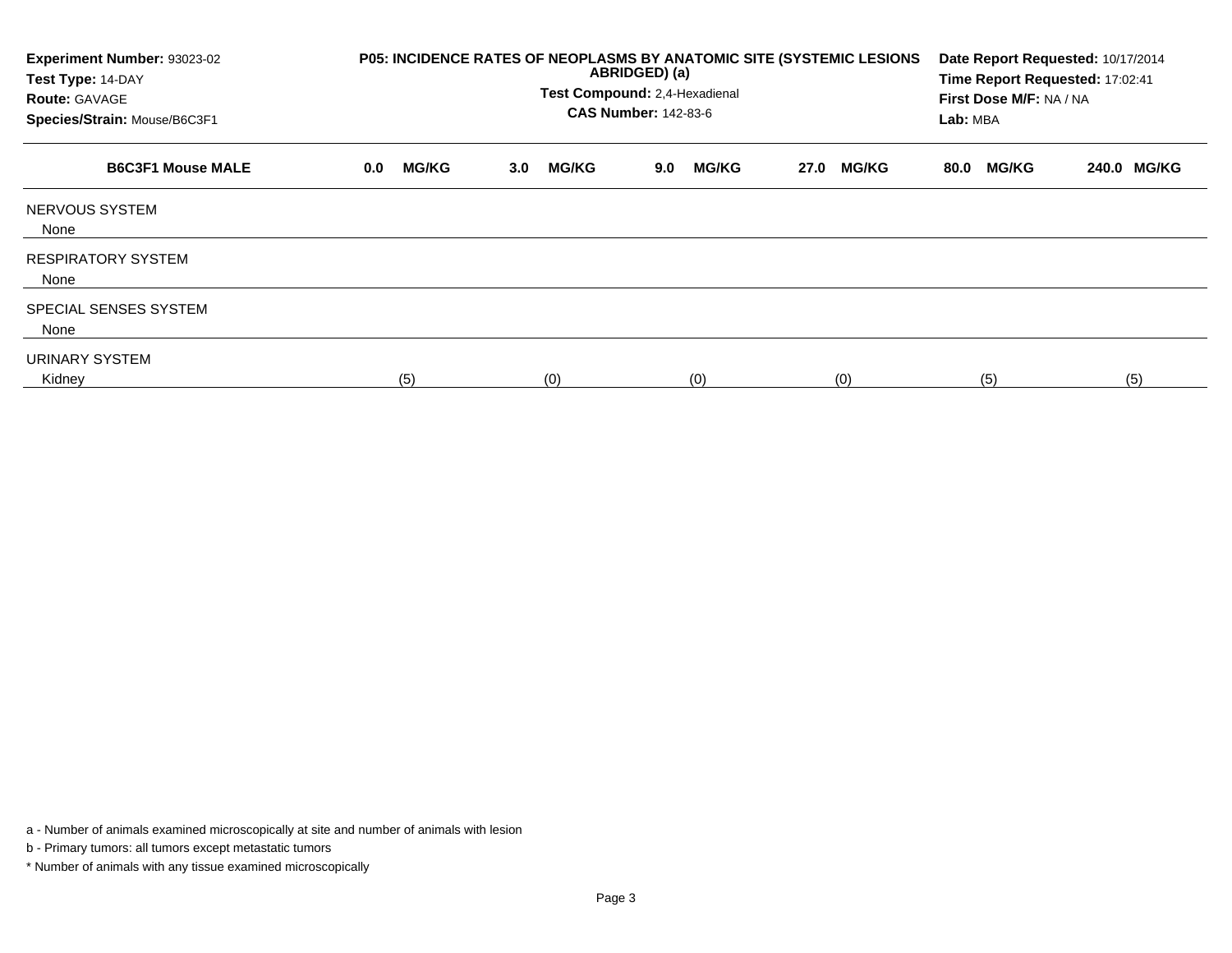| Experiment Number: 93023-02<br>Test Type: 14-DAY<br><b>Route: GAVAGE</b><br>Species/Strain: Mouse/B6C3F1   | <b>P05: INCIDENCE RATES OF NEOPLASMS BY ANATOMIC SITE (SYSTEMIC LESIONS)</b><br>ABRIDGED) (a)<br>Test Compound: 2,4-Hexadienal<br><b>CAS Number: 142-83-6</b> |              |                  |              |     |              |      | Date Report Requested: 10/17/2014<br>Time Report Requested: 17:02:41<br>First Dose M/F: NA / NA<br>Lab: MBA |      |              |  |             |
|------------------------------------------------------------------------------------------------------------|---------------------------------------------------------------------------------------------------------------------------------------------------------------|--------------|------------------|--------------|-----|--------------|------|-------------------------------------------------------------------------------------------------------------|------|--------------|--|-------------|
| <b>B6C3F1 Mouse MALE</b>                                                                                   | 0.0                                                                                                                                                           | <b>MG/KG</b> | 3.0 <sub>1</sub> | <b>MG/KG</b> | 9.0 | <b>MG/KG</b> | 27.0 | <b>MG/KG</b>                                                                                                | 80.0 | <b>MG/KG</b> |  | 240.0 MG/KG |
| <b>Tumor Summary for MALE</b>                                                                              |                                                                                                                                                               |              |                  |              |     |              |      |                                                                                                             |      |              |  |             |
| <b>Total Animals with Primary Neoplasms (b)</b><br><b>Total Primary Neoplasms</b>                          |                                                                                                                                                               |              |                  |              |     |              |      |                                                                                                             |      |              |  |             |
| <b>Total Animals with Benign Neoplasms</b><br><b>Total Benign Neoplasms</b>                                |                                                                                                                                                               |              |                  |              |     |              |      |                                                                                                             |      |              |  |             |
| <b>Total Animals with Malignant Neoplasms</b><br><b>Total Malignant Neoplasms</b>                          |                                                                                                                                                               |              |                  |              |     |              |      |                                                                                                             |      |              |  |             |
| <b>Total Animals with Metastatic Neoplasms</b><br><b>Total Metastatic Neoplasms</b>                        |                                                                                                                                                               |              |                  |              |     |              |      |                                                                                                             |      |              |  |             |
| <b>Total Animals with Malignant Neoplasms</b><br><b>Uncertain Primary Site</b>                             |                                                                                                                                                               |              |                  |              |     |              |      |                                                                                                             |      |              |  |             |
| Total Animals with Neoplasms Uncertain -<br><b>Benign or Malignant</b><br><b>Total Uncertain Neoplasms</b> |                                                                                                                                                               |              |                  |              |     |              |      |                                                                                                             |      |              |  |             |

\*\*\*END OF MALE DATA\*\*\*

a - Number of animals examined microscopically at site and number of animals with lesion

b - Primary tumors: all tumors except metastatic tumors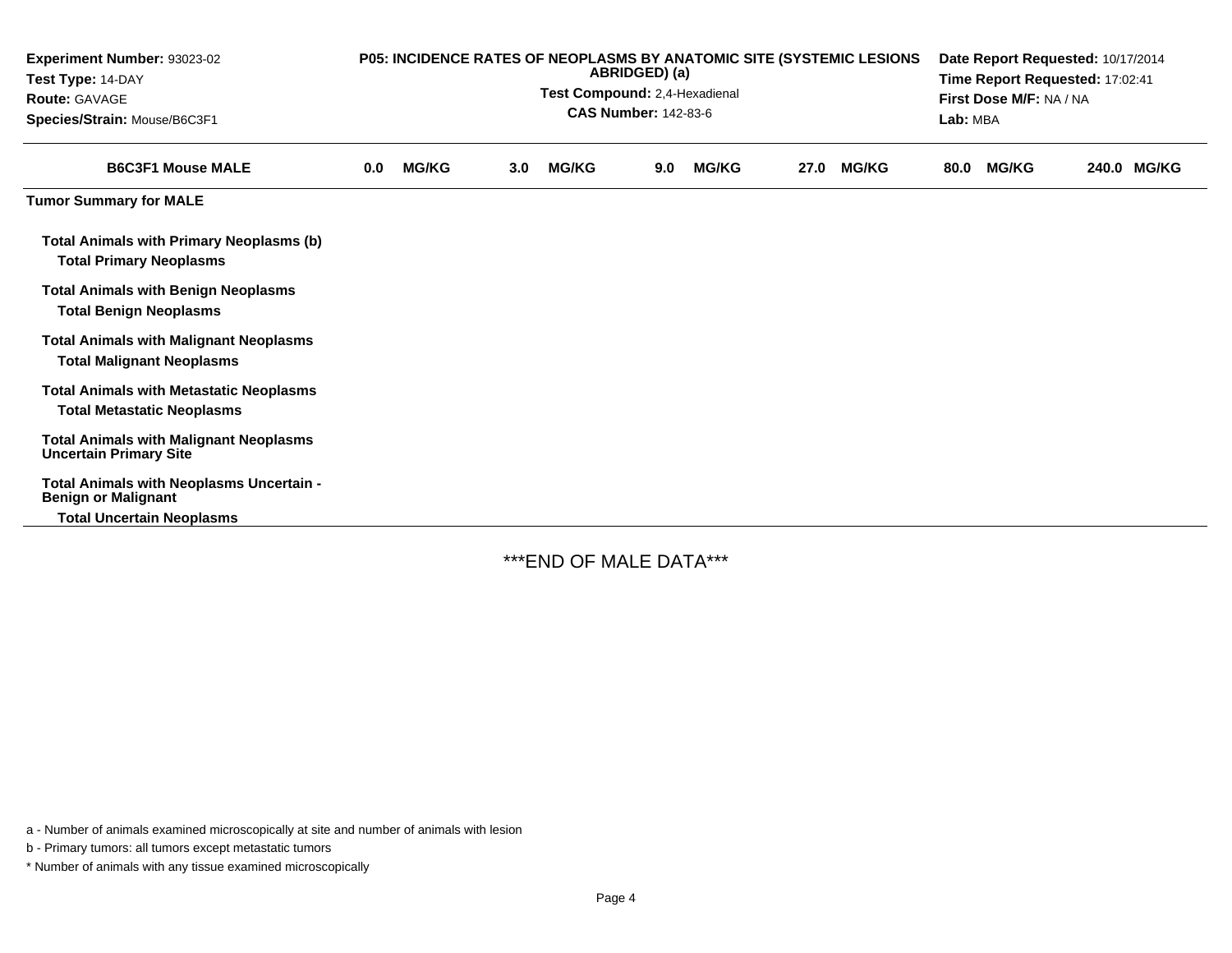| Experiment Number: 93023-02<br>Test Type: 14-DAY<br>Route: GAVAGE<br>Species/Strain: Mouse/B6C3F1                  |                          | P05: INCIDENCE RATES OF NEOPLASMS BY ANATOMIC SITE (SYSTEMIC LESIONS<br>ABRIDGED) (a)<br>Test Compound: 2,4-Hexadienal<br><b>CAS Number: 142-83-6</b> | Date Report Requested: 10/17/2014<br>Time Report Requested: 17:02:41<br>First Dose M/F: NA / NA<br>Lab: MBA |                          |                          |                          |
|--------------------------------------------------------------------------------------------------------------------|--------------------------|-------------------------------------------------------------------------------------------------------------------------------------------------------|-------------------------------------------------------------------------------------------------------------|--------------------------|--------------------------|--------------------------|
| <b>B6C3F1 Mouse FEMALE</b>                                                                                         | <b>MG/KG</b><br>0.0      | <b>MG/KG</b><br>3.0                                                                                                                                   | <b>MG/KG</b><br>9.0                                                                                         | <b>MG/KG</b><br>27.0     | <b>MG/KG</b><br>80.0     | 240.0 MG/KG              |
| <b>Disposition Summary</b>                                                                                         |                          |                                                                                                                                                       |                                                                                                             |                          |                          |                          |
| <b>Animals Initially In Study</b><br><b>Early Deaths</b><br><b>Dosing Accident</b>                                 | 5                        | 5<br>$\blacktriangleleft$                                                                                                                             | $5\phantom{1}$                                                                                              | 5                        | 5                        | 5                        |
| <b>Natural Death</b><br><b>Survivors</b>                                                                           |                          |                                                                                                                                                       |                                                                                                             |                          |                          | 1                        |
| <b>Terminal Sacrifice</b><br><b>Animals Examined Microscopically</b>                                               | 5<br>5                   | 4<br>1                                                                                                                                                | $\sqrt{5}$                                                                                                  | 5<br>5                   | 5<br>5                   | 4<br>5                   |
| ALIMENTARY SYSTEM<br>Esophagus<br>Intestine Small, Ileum<br>Liver<br>Stomach, Forestomach<br>CARDIOVASCULAR SYSTEM | (0)<br>(0)<br>(5)<br>(5) | (1)<br>(0)<br>(1)<br>(1)                                                                                                                              | (0)<br>(0)<br>(0)<br>(0)                                                                                    | (0)<br>(0)<br>(0)<br>(4) | (0)<br>(1)<br>(5)<br>(5) | (0)<br>(0)<br>(5)<br>(5) |
| None<br><b>ENDOCRINE SYSTEM</b><br>None                                                                            |                          |                                                                                                                                                       |                                                                                                             |                          |                          |                          |
| <b>GENERAL BODY SYSTEM</b><br>None                                                                                 |                          |                                                                                                                                                       |                                                                                                             |                          |                          |                          |
| <b>GENITAL SYSTEM</b><br><b>Uterus</b>                                                                             | (0)                      | (0)                                                                                                                                                   | (0)                                                                                                         | (0)                      | (1)                      | (1)                      |
| <b>HEMATOPOIETIC SYSTEM</b><br>Lymph Node<br>Spleen                                                                | (0)<br>(0)               | (0)<br>(0)                                                                                                                                            | (0)<br>(0)                                                                                                  | (0)<br>(0)               | (0)<br>(0)               | (1)<br>(4)               |

INTEGUMENTARY SYSTEM

a - Number of animals examined microscopically at site and number of animals with lesion

b - Primary tumors: all tumors except metastatic tumors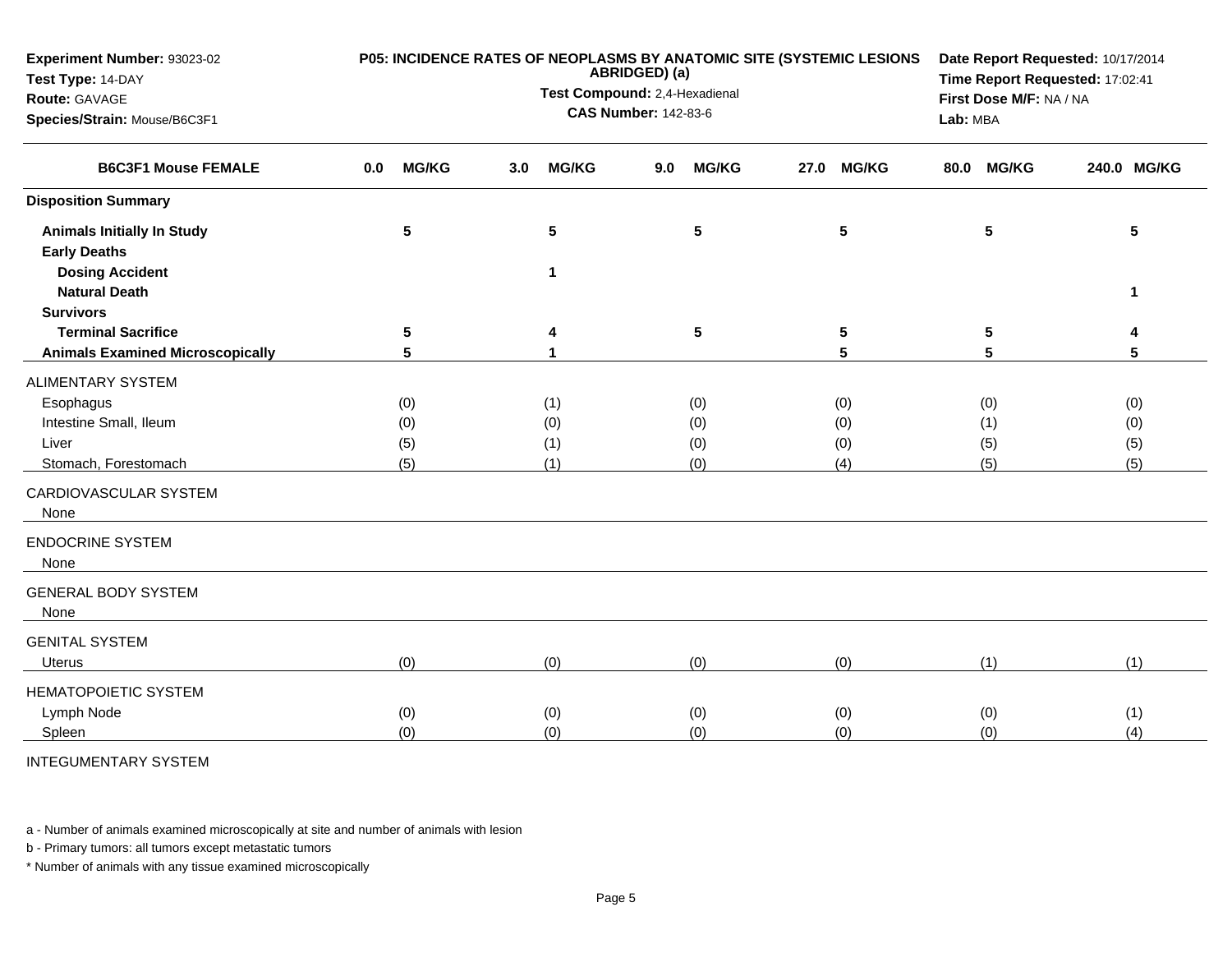| Experiment Number: 93023-02<br>Test Type: 14-DAY<br><b>Route: GAVAGE</b><br>Species/Strain: Mouse/B6C3F1 | P05: INCIDENCE RATES OF NEOPLASMS BY ANATOMIC SITE (SYSTEMIC LESIONS | Date Report Requested: 10/17/2014<br>Time Report Requested: 17:02:41<br>First Dose M/F: NA / NA<br>Lab: MBA |                     |                      |                      |             |
|----------------------------------------------------------------------------------------------------------|----------------------------------------------------------------------|-------------------------------------------------------------------------------------------------------------|---------------------|----------------------|----------------------|-------------|
| <b>B6C3F1 Mouse FEMALE</b>                                                                               | <b>MG/KG</b><br>0.0                                                  | <b>MG/KG</b><br>3.0 <sub>2</sub>                                                                            | <b>MG/KG</b><br>9.0 | <b>MG/KG</b><br>27.0 | <b>MG/KG</b><br>80.0 | 240.0 MG/KG |
| None                                                                                                     |                                                                      |                                                                                                             |                     |                      |                      |             |
| MUSCULOSKELETAL SYSTEM<br>None                                                                           |                                                                      |                                                                                                             |                     |                      |                      |             |
| NERVOUS SYSTEM<br>None                                                                                   |                                                                      |                                                                                                             |                     |                      |                      |             |
| <b>RESPIRATORY SYSTEM</b><br>None                                                                        |                                                                      |                                                                                                             |                     |                      |                      |             |
| SPECIAL SENSES SYSTEM<br>None                                                                            |                                                                      |                                                                                                             |                     |                      |                      |             |
| URINARY SYSTEM<br>Kidney                                                                                 | (5)                                                                  | (1)                                                                                                         | (0)                 | (0)                  | (5)                  | (5)         |

a - Number of animals examined microscopically at site and number of animals with lesion

b - Primary tumors: all tumors except metastatic tumors